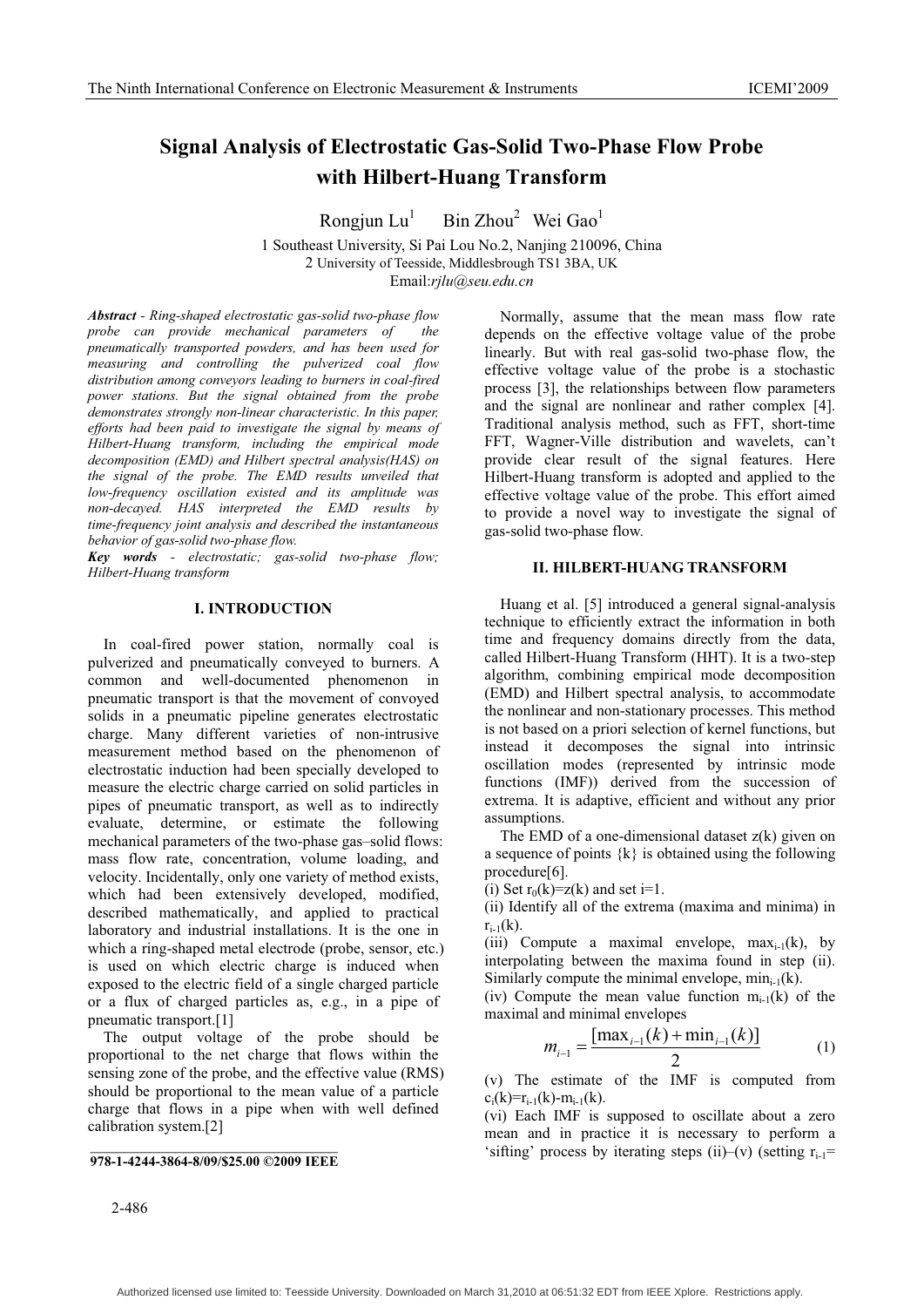ci before each iteration) until this is achieved. Successive IMFs will typically exhibit longer mean periodicities than their predecessors.

(vii) Once it is found that the  $c_i$  has a mean value that is sufficiently close to zero over all k (defined by a stopping criterion within some predefined tolerance  $\varepsilon$ ), the residual  $r_i(k)=r_{i-1}(k)-c_i(k)$  is computed.

(viii) If the residual  $r_i(k)$  is a constant, a trend or has no more than three extrema, then stop; else increment i and return to step (ii).

Certainly, the following equation should be true,

$$
z(k) = \sum_{i=1}^{n} c_i(k) + r_i(k)
$$
 (2)

Once IMF components are obtained, Hilbert transform can be applied to each component to get the amplitudes, and meanwhile the instantaneous frequency is calculated using equation (7).

$$
H[c_i(t)] = \frac{1}{\pi} P \int_{-\infty}^{\infty} \frac{c_i(t)}{t - t} dt
$$
 (3)

where P indicates the Cauchy principal value. It is the convolution of  $c_i(t)$  with 1/t; hence, the transform emphasizes the local properties of  $c_i(t)$  .  $c_i(t)$ and  $H[c_i(t)]$  form the complex conjugate pair by definition, so the analytical signal for the IMF can be gotten through equation  $(4) - (6)$ :

$$
z_i(t) = c_i(t) + jH[c_i(t)] = a(t)e^{j\varphi(t)}
$$
 (4)

$$
a(t) = \sqrt{c_i^2(t) + H^2[c_i(t)]}
$$
 (5)

$$
\phi(t) = \arctan\{H[c_i(t)]/c_i(t)\}\tag{6}
$$

Where *a(*t) denotes the instantaneous amplitude or energy, and  $\phi(t)$  is the instantaneous phase, its derivation is the instantaneous frequency

$$
\omega(t) = d\phi/dt \tag{7}
$$

At a given time t, the instantaneous frequency  $\omega$ and the amplitude *a(*t) are calculated simultaneously so that these values are assigned to Hilbert spectrum,  $H(\omega,t)$ .

The marginal Hilbert spectrum is a measure of total energy contribution from each frequency over the entire data span in a probabilistic sense. It provides a quantitative way to describe the time-frequency-energy representation by integrating the Hilbert spectrum over the entire time span,

$$
h(\omega) = \int_{0}^{T} H(\omega, t)dt
$$
 (8)

where T is the total data length.

Data was collected from the test rig of pneumatic conveyor at the University of Teesside. A diagram of the test rig is shown in Fig.1 and is based on the suction principle. The solids discharges into the test rig via the screw feeder and the solids mass flow rate into the rig is determined from the 'rate-of-loss' of weight. The air

mass flow rate is obtained using an orifice plate located downstream of the cyclone i.e. in its exhaust.



Fig.1. Pneumatic conveyor at the University of Teesside

## **III. EXPERIMENT SETUP**

The material used for the experiments was 'Fillite'. The average particle size was about  $100 \mu m$ . The maximum solids mass flow rate was over 50kg/hr.



Fig. 2. Sectional View of ring-shaped electrostatic Sensor

The meter 2 is a Ring-shaped electrostatic gas-solid two-phase flow probe, which comprises of a short spool piece and a ring electrode (probe) with the surrounding insulator (Fig. 2). The ring electrode is mounted flush with the inner pipe wall offering non-intrusive measurement. Usually the metal pipe is earthed so that it acts as the electrostatic screen and also as the signal reference (signal ground) of the conditioning circuit input. Its output signal was sampled and RMS value was calculated and recorded in each second.

 The experiment lasted 540 seconds, and the air speed was changed three times during the experiment. Fig. 3 shows the air velocity, signal RMS and solid mass. Left side y-axis scales air velocity and signal RMS, Right side y-axis scales solid mass (loss-of-weight).

FFT spectrum (Fig. 4) of the signal RMS value indicated some low frequency components existed but couldn't tell the details.

EMD results of the effective voltage value of the probe are given in Fig. 7. Based on the IMFs from EMD, Hilbert transfer is applied to all IMFs, and the result is showed in Fig. 5.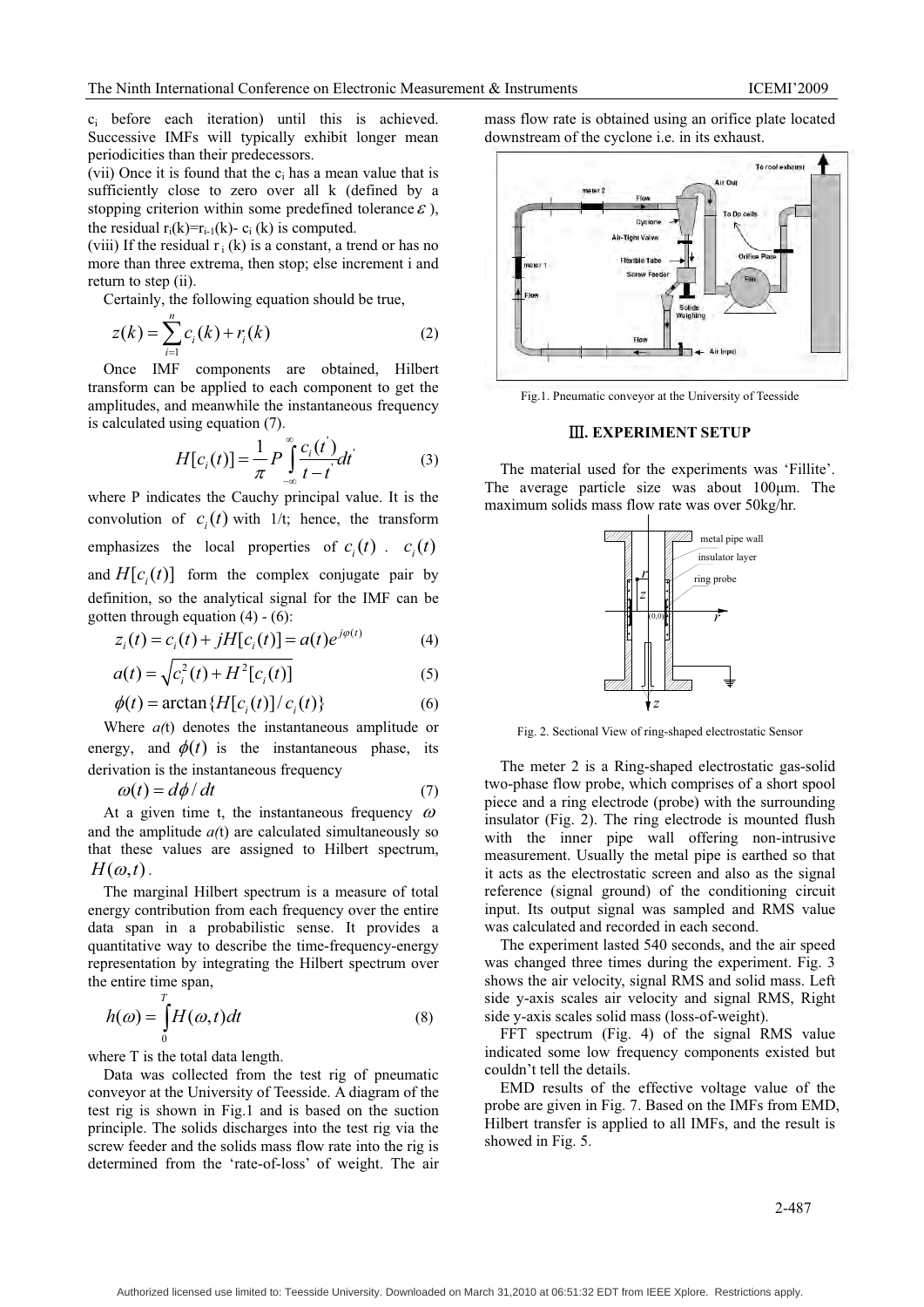

Fig.3. air velocity (--), signal RMS (-) and solid mass (…)

#### IV. RESULTS

Results from EMD and Hilbert-Huang spectrum clearly indicated that IMF5 and IMF6 contained low frequency oscillation and the oscillation was independent of the air speed and non-decayed. IMF6 reflected the three times changing of air speed. In IMF2, IMF3 and IMF4, short oscillations with large amplitude indicated the position of air speed changing. After the short oscillations, oscillations become stable with its amplitude proportional to airspeed.



Fig .4. FFT spectrum of RMS value

 In general, each flow of solid particles may be regarded as a mixture of an average flow and a superimposed, smaller, and irregular flow. The latter has been termed "flow noise". With the EMD, the mode of solid particles flow can be represented by IMFs. Combining with Hilbert-Huang spectrum of IMFs, the flow can be investigated in time-frequency domain efficiently, not only an overall average value could be estimated from the probe output, but also the dynamic behavior could be described in time -frequency-energy. This could be a useful tool to analyses the roles of many facts which influence charging and discharging of the solid particle in flow, and to help understanding the

2-488

principal of the probe in details.

 Comparing with FFT spectrum, marginal Hilbert spectrum could more clearly show the possibility that the frequency components exist in the probe output.

An interest phenomenon can be seen from the Hilbert-Huang spectrum. Each time the air speed was increased (nearby 100,250,400 seconds), frequencies in IMF 2, IMF and IMF4 dropped down during transition and climbed up after transition. In normal sense, the frequency should be increased during the transition to reflect the disturbance of the flow. But Hilbert-Huang spectrum gives a contrary answer.



#### **V. CONCLUSION**

In this paper, Hilbert-Huang transform including EMD, Hilbert-Huang spectrum and marginal Hilbert spectrum, had been applied to the RMS value of the output of Ring-shaped electrostatic gas-solid two-phase flow probe. By Hilbert-Huang transform, signal structure and the instantaneous behavior of gas-solid two-phase flow probe can be investigated in detail in time-frequency domain. The result showed Hilbert-Huang transform could be a useful tool for researching the charging and discharging process of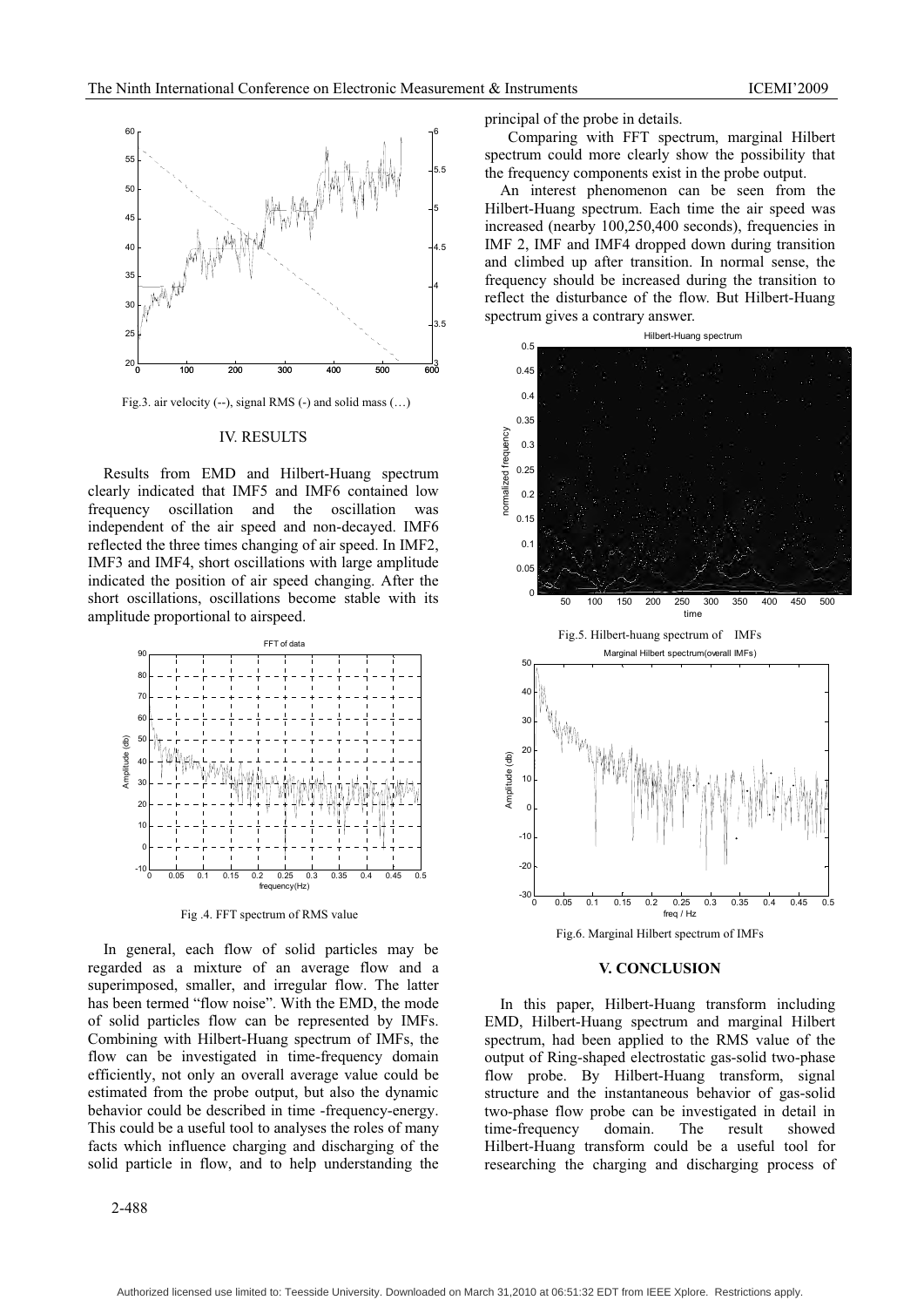gas-solid two-phase flow. More future work should be done based on this method so the features of the stochastic process of the probe signal can be described more precisely.



Fig. 7. IMF components of the probe signal



## REFERENCES

Measuring the Electric Charge, Mass Flow Rate, and Velocity of Particulates in the Two-Phase Gas–Solid Pipe Flows—Its Only or as Many as 50 Years of Historical Evolution," *IEEE* 

[1] Gajewski J B, "Electrostatic Nonintrusive Method for